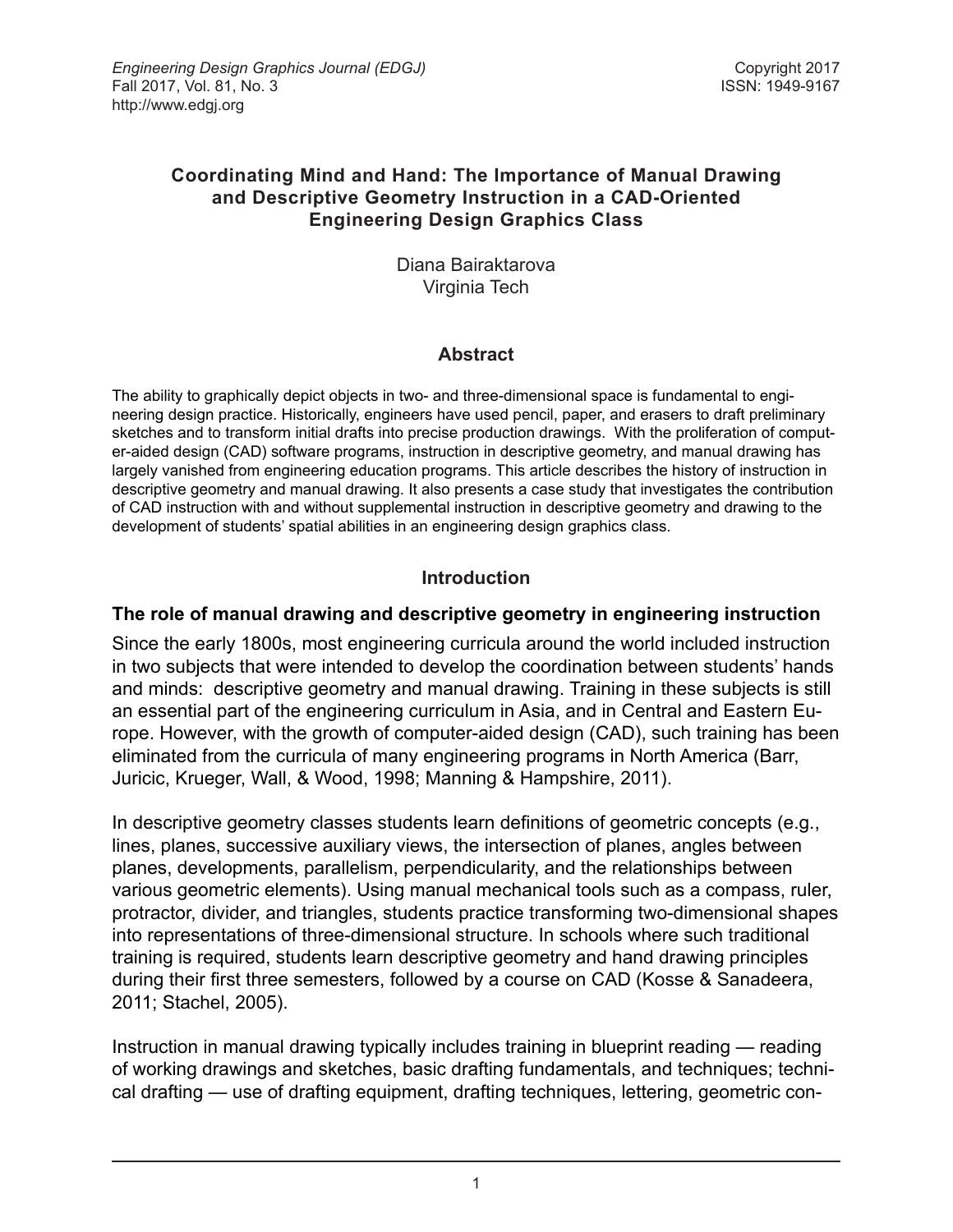struction, multi-view and isometric drawings, sectional and auxiliary views; and dimensioning and tolerance - basic and advanced dimensioning techniques.

Scholars observed that in most American textbooks on Engineering Design Graphics (Bertoline, Wiebe, Miller, & Nasman, 1995; Earle, 1983) that were published when instruction in drawing principles was still part of the engineering graphics design curricula, discussion of descriptive geometry was limited to "standard constructions, such as determining of the true length of a line segment or the intersection of two plane polygons in 3-space" (as cited in Stachel, 2005, p. 3).

### **The contribution of spatial thinking skills to engineering education and practice**

The ability to use spatial thinking skills to translate between two-dimensional and three-dimensional views of an object or structure lie at the heart of engineering design practice. There is abundant empirical evidence that spatial thinking skills are critically important for success in engineering education and practice (Field, 2007; Hsi, Linn, & Bell, 1997; Humphreys, Lubinski, & Yao, 2003; Miller & Bertoline, 1991; Peters, Chisolm, & Laeng, 1994; Sorby, 2009; Sorby & Baartmans, 2000; Webb, Lubinkski, & Benbow, 2007).

There is also considerable evidence that spatial skills can be developed and improved through the mastery of sketching in conjunction with the use of modern technology (Connolly, 2009; Contero, Naya, Company, & Saorin, 2006; Hake, 2002; Miller & Bertoline, 1991; Scribner & Anderson, 2005; Sorby & Baartmans, 2000). Lepold, Gorska and Sorby (2001), suggest that individuals who have a strong background in technical drawing are better at using CAD than those without manual drawing experience. The authors argue that this is because those with drawing experience understand the geometry of the design better and understand the limitations of the software.

#### **Gender differences in spatial thinking**

There is an evidence for gender differences in spatial thinking, with men outperforming women on many spatial ability tests (Guay, 1977; Hamilton, 1995; Masters & Sanders, 1993; Moe, 2009; Voyer, Voyer, & Bryden, 1995). Empirical evidence suggests that environmental factors, such as childhood leisure activities, affect spatial skills (McGee, 1979; Immekus & Maller, 2010). A psychological factor that has been shown to affect female performance on spatial tasks is "stereotype threat" — the self-doubt that members of a group experience when they are reminded of stereotypes disparaging their group's abilities in a given domain. This theory suggests that women tend to underperform compared to their male counterparts if there is the chance to confirm the stereotype that they will fail (Hill, Corbett, & St. Rose, 2010; Levine, Vasilyeva, Lourenco, Newcombe, & Huttenlocher, 2005). These gender differences can be greatly reduced by changing the testing environment, changing testing instructions, and providing general affirmation of their skills to women contesting (Bergvall, Sorby, & Worthen, 1994; Contero et al., 2006; Sharps, Price & Williams, 1994).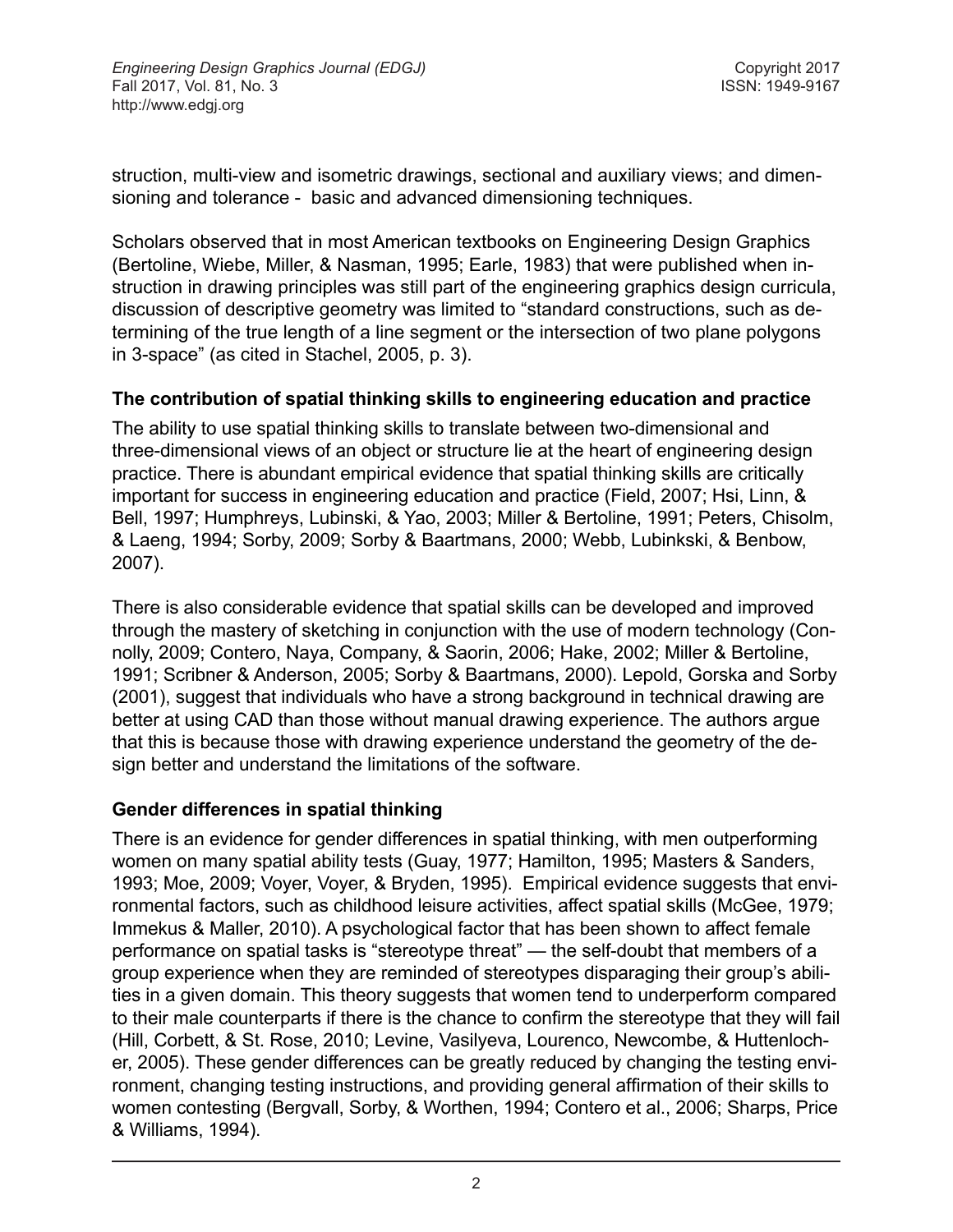### **Drawing to train spatial thinking**

In an introduction to his most recent German textbook, Klix noted:

Descriptive Geometry is unique in the way how it promotes spatial reasoning, which is so fundamental for each creative activity of engineers, and how it trains the ability to express spatial ideas graphically so that they become understandable for anybody else. (Klix, 2001, p. 2).

Klix's observations are confirmed by evidence that spatial thinking skills can be improved through training and practice (Uttal et al., 2013). The results from a recent meta-analysis of 217 studies done by Uttal and colleagues suggests that spatial skills are malleable and that spatially enriched curricula can contribute to increasing participation in science, mathematics, and engineering (Uttal et al., 2013). Further, there is evidence that learning to draw is one method that strengthens spatial visualization abilities (Adanez & Velasco, 2004; Ault & John, 2010; Olkun, 2003).

Two relatively recent publications introduce the benefits of integrating manual drawing into a training protocol to improve spatial thinking (Adanez & Velasco, 2004; Olkun, 2003). Olkun (2003) taught middle school students' how to use engineering drawing applications in a geometry classroom. While Olkun (2003) does not provide empirical evidence supporting the use of manual drawings to improve spatial thinking, he suggests activities that require very basic steps for middle school students. Some of the activities Olkun proposes are building solids with different shapes and associating the solids perspective views with the concrete objects. In all proposed activities, manual drawings are not used, rather they are suggested as a context to explain the topics of perspective, orthographic, and pictorial views as well as different views (top, bottom, right, left) and respectively their alignment.

An empirical study done by Adanez and Velasco (2004) investigated the mechanisms through which technical drawing activities improve spatial thinking. In this study, 157 first year engineering students were tested on visualization skills before and after a manual drawing course in their freshman year. More than a third of the students significantly improved their spatial thinking, as measured on 20 items from the Item Visualization Bank (Prieto & Delgado, 2001). Both male (*d* = 0.88) and female (*d* = 0.77) students showed significant gains from pre-to-post instruction measurement. While Adanez and Velasco (2004) described the basic content covered in the technical drawing course - making and interpreting orthographic and pictorial views, imagining sections and details of objects, technical graph expression, dimensioning and efficient manipulation of traditional and computerized instruments of drawing — the authors did not indicate if the students also participated in CAD instruction. The lack of specification about the type of technical hand drawing activities the participants completed, and the presence or absence of CAD instruction, must be considered when evaluating these findings.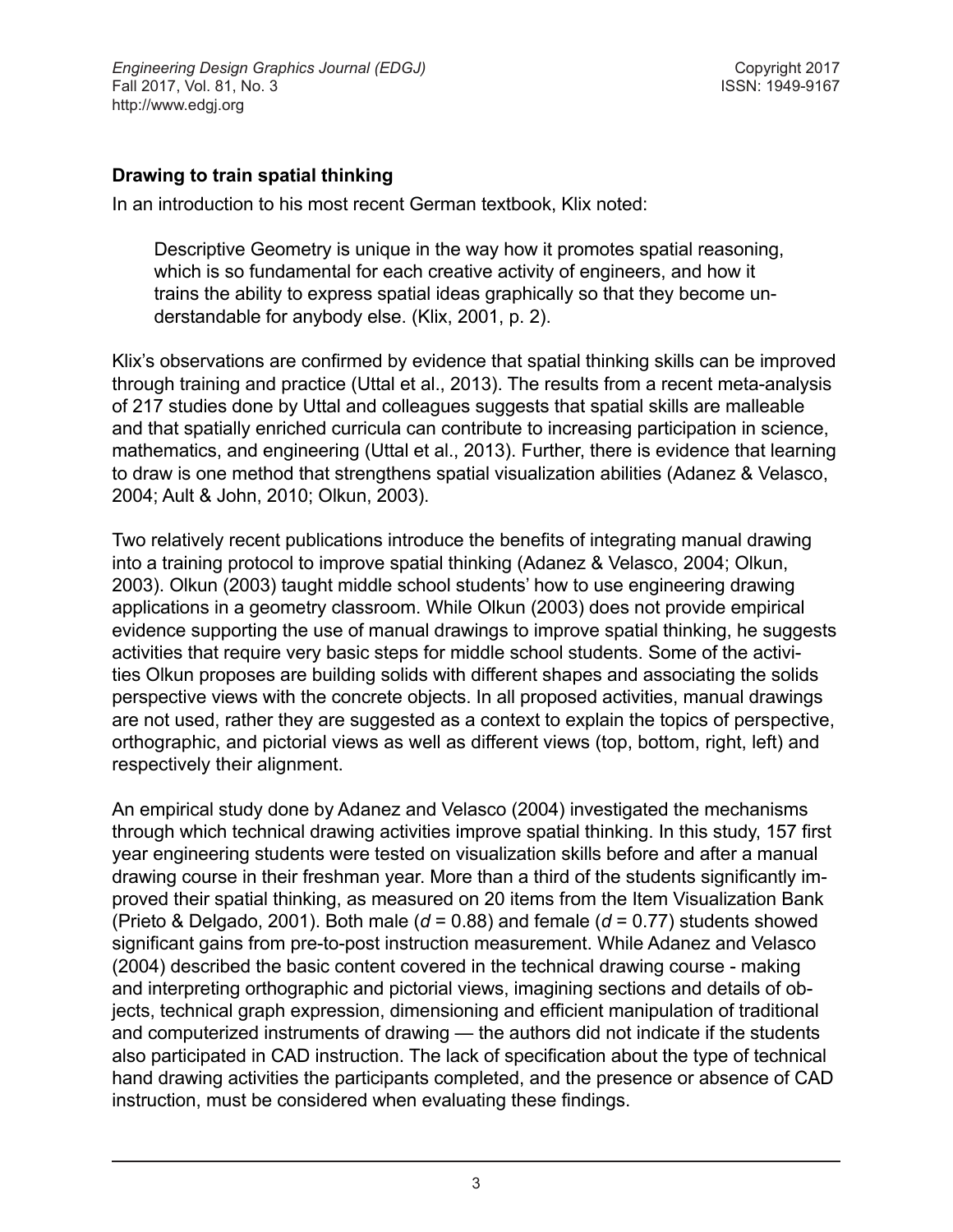The above two publications suggest that engineering educators are now evaluating the potential value of manual drawings in geometry and engineering design graphics and can be interpreted as encouragement of further research on the value of reintroducing descriptive geometry and manual drawing into the engineering design curriculum.

### **Consequences of eliminating manual drawing and descriptive geometry instruction in engineering design graphics education**

With the proliferation of computer-aided design (CAD) software programs, instruction in descriptive geometry and manual drawing has largely vanished from engineering education programs (Guggenheim, 1981; Livshits & Sandler, 1999; Manning & Hampshire, 2011; Pedrosa, Barbero, & Miguel, 2014). Most engineering schools in Northern America teach CAD as a stand-alone course. Typically, the CAD course is the only engineering design graphics course offered within an undergraduate engineering curricula. In the absence of instruction in engineering design graphics, many graduates of engineering programs may have the skills to navigate CAD programs such as Inventor, SolidWorks, CATIA, Pro-engineering, but lack an understanding of essential principles, techniques, and standards used in engineering drawings as tolerance for example.

Engineering educators have noted that reliance on CAD software to the exclusion of instruction in descriptive geometry and manual drawing has negative consequences for the quality of engineering education. Martin-Dorta, Saorin, and Contero (2008) found that reducing credit hours dedicated to engineering drawings and descriptive geometry adversely affects student's ability to develop and improve their spatial reasoning. Several studies have documented a decline in the spatial visualization skills of engineering students since 2003 (Brus & Boyle, 2009; Duff & Kellis, 2009; Hamlin, Veurink, & Sorby, 2008; Knott & Kampe, 2009). Studies suggest that training in technical drawing helps students develop an understanding of solid geometry and improve their expression of thought in two and three dimensions (Field, 2004).

From an anecdotal perspective, the author (a graphics design educator and a former design engineer) has encountered cases in which a practicing engineer's lack of knowledge of engineering drawings has led to the misinterpretation of assembly drawing information. The author has also encountered situations in which recent engineering graduates copy bits from other drawings with identical parts and joints and paste these bits to the new drawing. "*Is that how they teach you at school nowadays?*" is also a common reaction from the senior engineers in cases such as these. Such incidents can also incur additional costs and liabilities for the company.

In industry and higher education, there is a strong concern that complete elimination of traditional drawing would reduce the standard of CAD drawing by students. A strong understanding of manual drawing is important to efficiently utilize and understand the limitations of a CAD software (McLaren, 2008). There is a considerable amount of work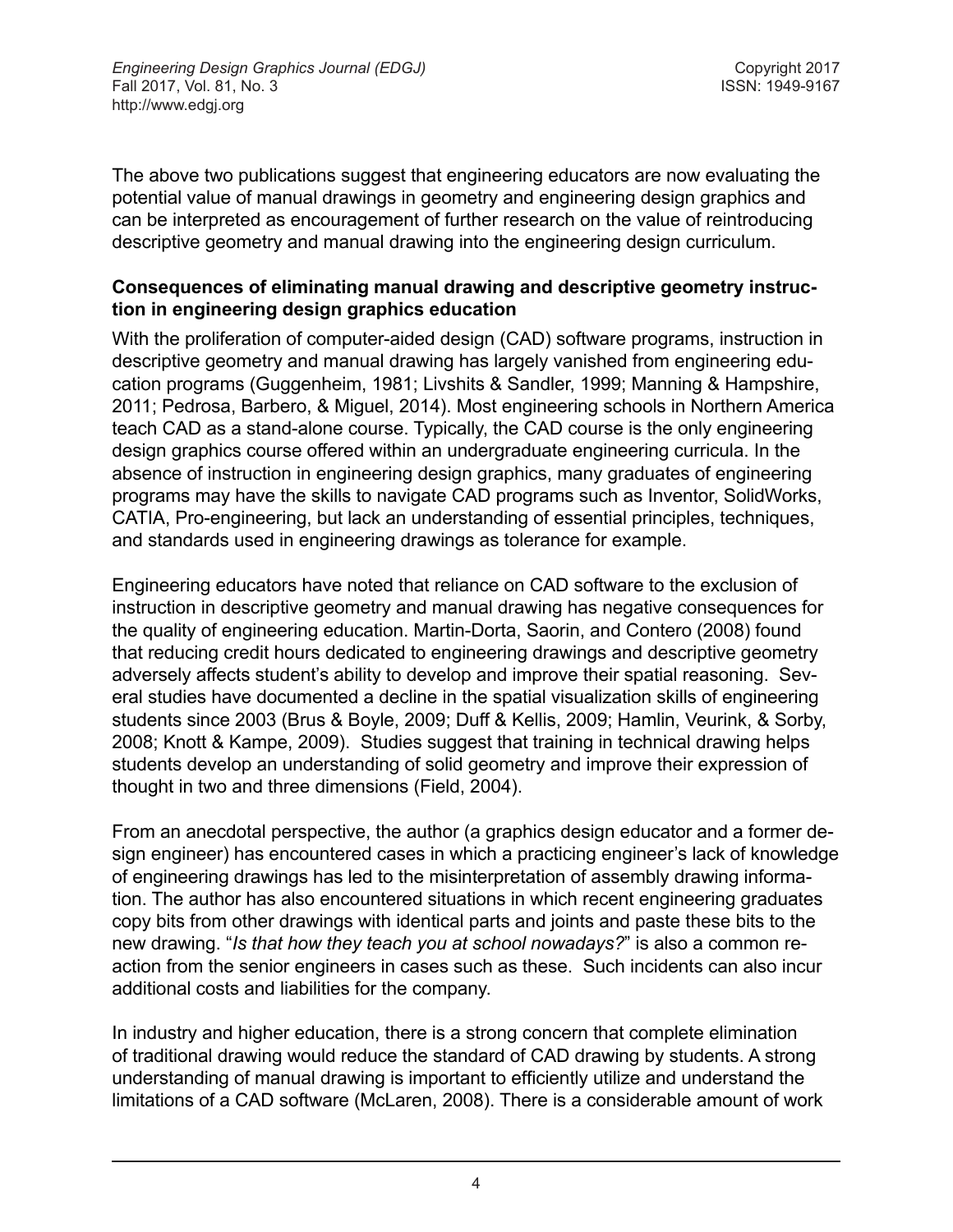that suggests that though CAD is important, it should be used as an additional aid in teaching and should not eliminate the conventional drawing courses (Bussey, Dormody, & VanLeeuwen, 2000; Chester, 2004; McCardle, 2002; Watkins, 2005). Scholars recommend that an effective CAD curriculum should include all types of drawing with emphasis on freehand drawing techniques and instruction on the basics of orthographic systems through manual drawing. The above studies suggest that learning CAD only fails to adequately prepare students to become proficient designers. Based on the findings from these studies, scholars made recommendations in favor of design and technology education that is focused to equip students with problem solving and self-learning skills, rather than education that is focused to train CAD workstation operators.

### **Case studies to compare benefits of drawing instruction**

On a positive note, there is evidence that instruction in sketching is being reintroduced in the engineering design curriculum (Booth, Taborda, Ramani, & Reid, 2016; Linsey et al., 2011; Schutze, Sachse, & Romer, 2003; Shah, Woodward, & Smith, 2013; Taborda, Chandrasegaran, Kisselburgh, Reid, & Ramani, 2012; Yang, 2009; Yang & Cham, 2007). However, little has been done to investigate how the inclusion of manual drawing and descriptive geometry instruction in a CAD-oriented class can contribute to the development of students' spatial thinking skills. To this end, this case study compares engineering students' spatial thinking skills after instruction in engineering design classes that used identical CAD instruction. In the first class, students received CAD instruction only, while in the second class, the identical CAD instruction was supplemented by weekly instruction in descriptive geometry and manual drawing.

#### **Method**

In the Spring of 2014 the author taught Engineering Design Graphics, a junior level course in engineering design in which students learned CAD modeling using Solidworks software. This is the only engineering design graphics course offered within this institution undergraduate engineering curricula that includes CAD instruction. The instructor also taught the same Engineering Design Graphics course in the Spring of 2015, but supplemented identical instruction in Solidworks software with lectures and activities on descriptive geometry and topics related to spatial thinking, including perspective thinking, orthographic views, sectional views, dimensions and tolerance. This supplemental instruction was presented for 75 minutes per week over 15 weeks.

### **Solidworks CAD Instruction**

It should be emphasized that the CAD instruction was constant across both classes. Students learned modeling features of SolidWorks and the role of this software as an integrated engineering design tool. To reflect the new user modeling interface and features of the SolidWorks software, the following textbook in both classes served as the students' tutorial, *Introduction to Solid Modeling Using SolidWorks* (Howard & Mus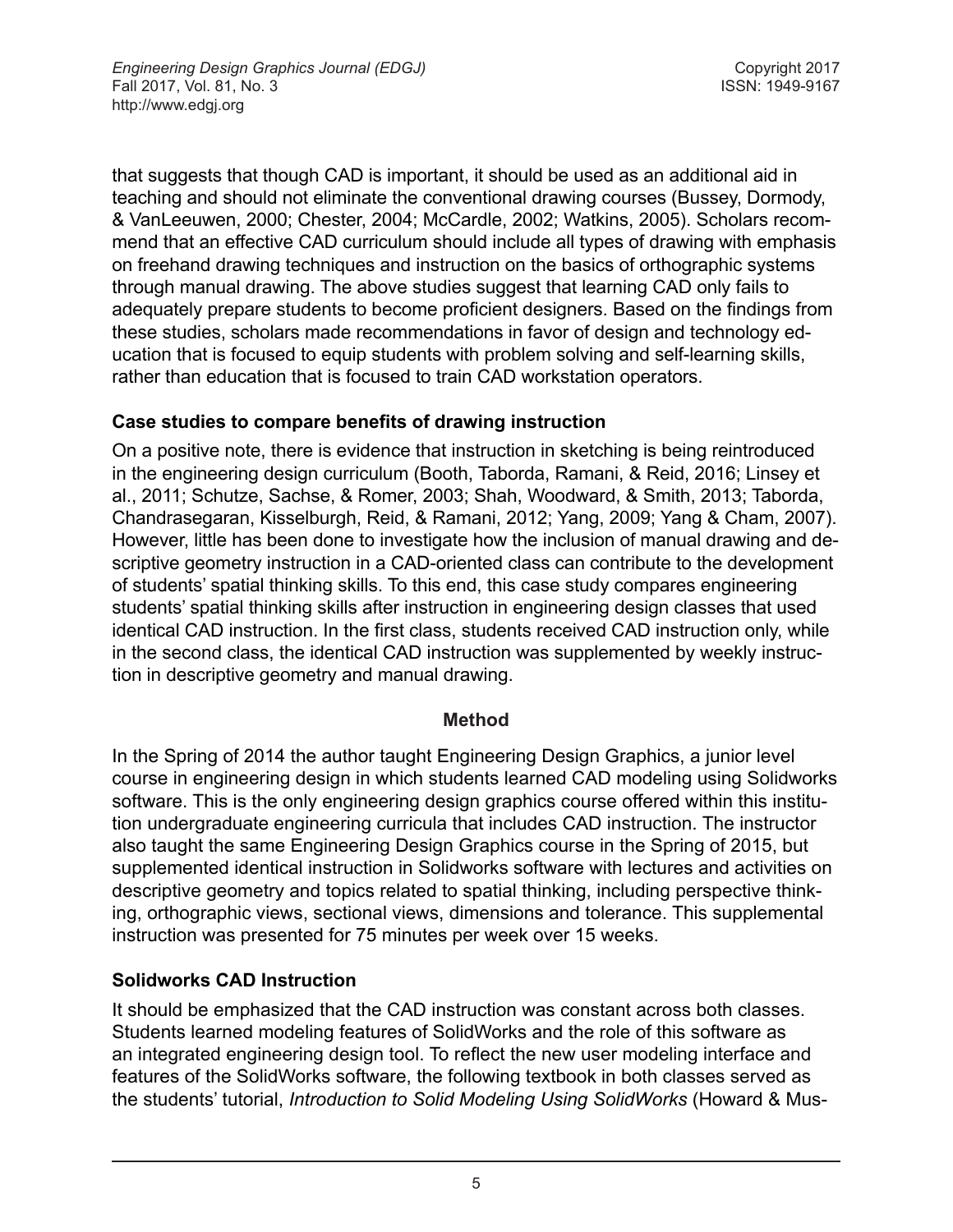to, 2013). Homework problems were assigned once per week and were due one week later. Class homework was from the textbook.

The following is an example of a CAD lesson presented by the author. Instruction: To design a flange, students were first instructed to choose a modeling technique, create 2D sketches using Solidworks, then extrude and define the curves to create 3D geometry. Next, the students were introduced to the fact that while extruding, there is increasing weight of the object that allows the designer to control the desired amount of material. They were instructed to erase some of the unnecessary parts to save some printing time and material. The instruction ended with teaching students how to save their drawing as a STL file to be sent to a 3D printer. In the following CAD lab, the students learned how to complete the above tasks (Figure 1). In addition to the homework assignments, students had to complete a midterm and final project, both involving submission of assembly drawings. Table 1 lists the CAD assignments through the whole semester and Figure 2 and Figure 3 present examples of students' assembly CAD drawings.



\*Images are drawn by Sathya Narayanan, a graduate research assistant in the ACE(D) Lab.

#### **Figure 1. Example of a Flange design using CAD. A flange is created in several steps using CAD. Students also learn how to create the STL file**

#### **Table 1**

|  |  |  |  | CAD Course topics and assignments |
|--|--|--|--|-----------------------------------|
|--|--|--|--|-----------------------------------|

| <b>Basic Part Modeling Technics</b> | HW1: Creation of a flange<br>HW2: Creation of a pulley                                                                          |  |  |
|-------------------------------------|---------------------------------------------------------------------------------------------------------------------------------|--|--|
| <b>Engineering Drawings</b>         | HW3 - HW6: Creation of fully-formatted, dimensioned, and anno-<br>tated engineering drawing of: a beam, bracket, pan, hinge pin |  |  |
| <b>Parametric Modeling Technics</b> | HW7: Threaded rod                                                                                                               |  |  |
| Creation of Assembly Drawings       | HW8: Creating parts for door assembly                                                                                           |  |  |
| <b>Assembly Drawings</b>            | Midterm Project: Hatch Assembly<br>Final Project: Cam Drive Unit Assembly                                                       |  |  |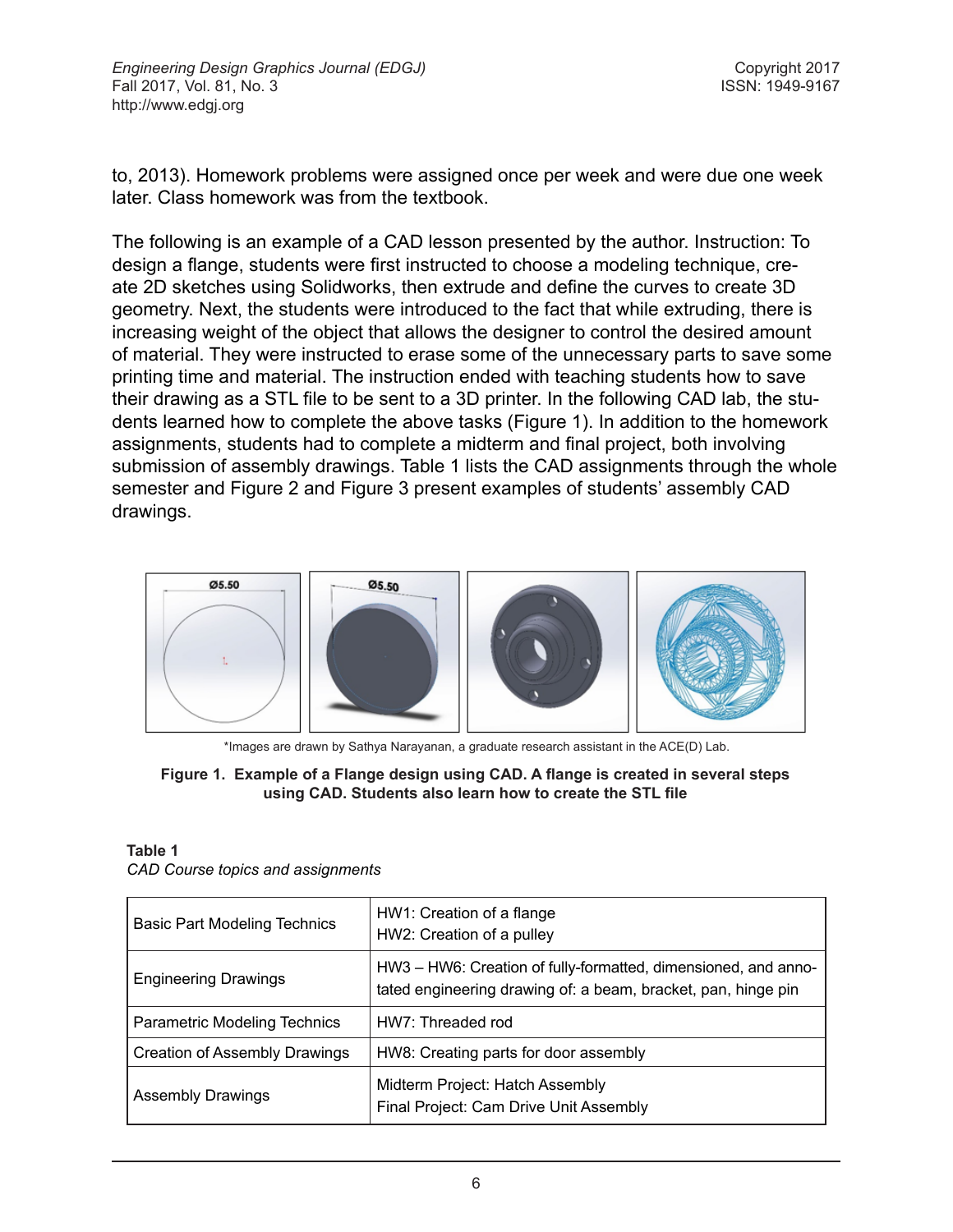

**Figure 2. Examples from students' CAD assembly drawings**



**Figure 3. Examples from students' CAD assembly drawings**

### **Manual Drawing Instruction (Perspective thinking, Orthographic View, Sectional View, Dimensions and Tolerance)**

In both semesters, the class met once a week for 75 min (15 sessions total). In the second offering of the class, instruction on manual drawings and descriptive geometry was during the lecture. Students were instructed on manual drawings and drew geometrically shaped objects with three parallel drawing systems: 1) Orthographic (2D -- front, side, top views), 2) Isometric (3D), and 3) Frontal and Plan Oblique (3D). Students completed manual drawings assignments using only pencil and paper. They were required to bring to class a wooden #2 pencil and white  $8\frac{1}{2}$  x 11in. paper without grid lines, and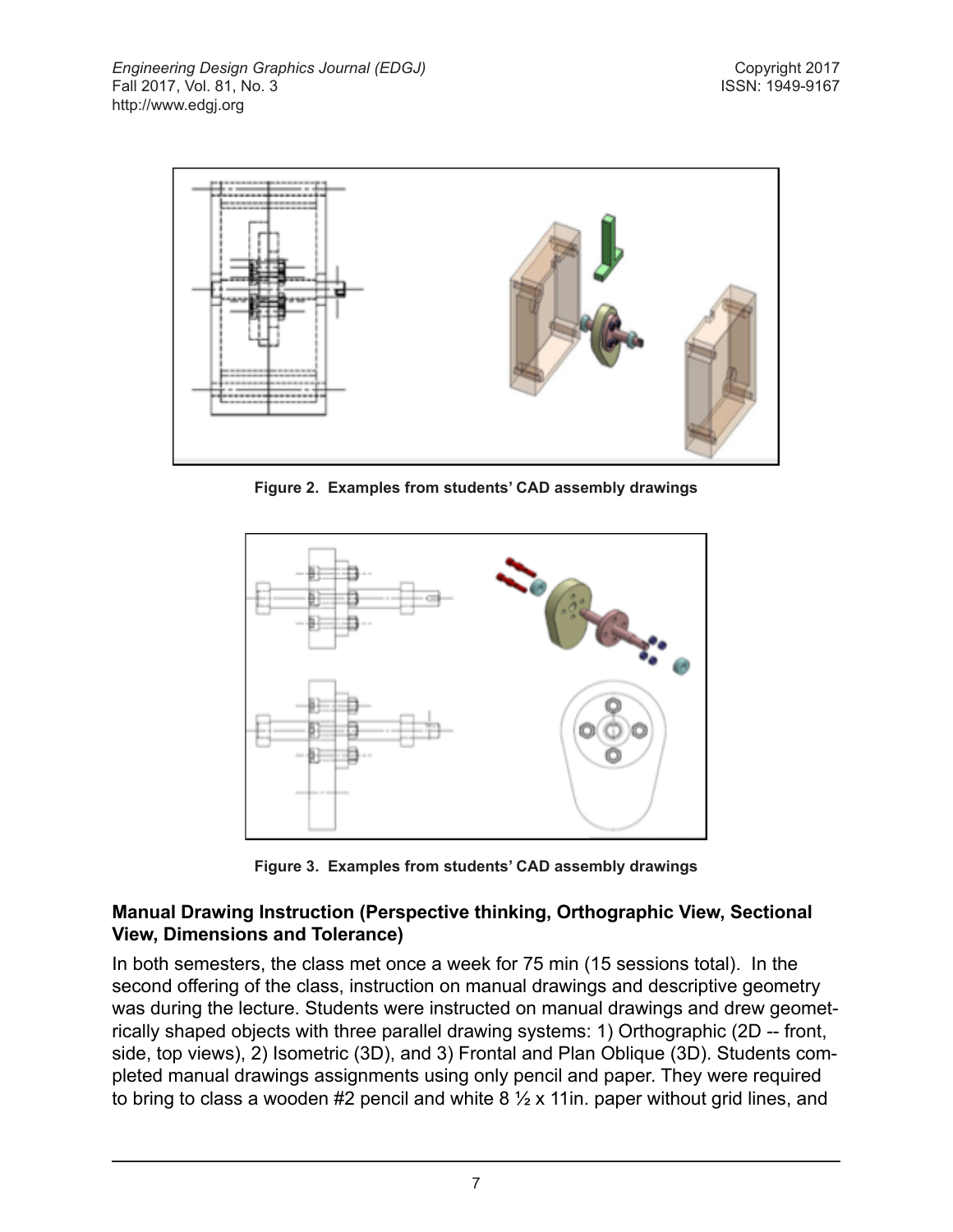were discouraged to use rulers, T-squares, triangles, or any computer software to complete these assignments. The Solidworks instruction was done in the lab portion of the course. The following is a list of the descriptive geometry topics and manual drawing instructions presented in the CAD + manual drawing class: descriptive geometry, engineering drawings, orthographic view, isometric view, sectional view, dimensioning, tolerance, and blueprint reading.

The following is an example of instructions given on manual drawing introducing the topic of sectional views: In three 75-minute lectures, the instructor explained how engineers use sections to represent the interior structure of an object that cannot be clearly defined by exterior views. In the first lecture, the instructor explained that by taking an imaginary cut through the object and removing a portion between the viewer and the cutting plane, the inside features of a three-dimensional object are clearly seen (Figure 4). In the second lecture, the instructor discussed and demonstrated engineering design conventions for drawing sections (Figure 5). In the third lecture, the instructor demonstrated how to read engineering drawings of different sectional views. This type of classroom instruction was chosen with intention to allow the transmission of explicit declarative and procedural information about sectioning through verbal and visual modalities. One goal of the course was that students develop an understanding of the application of these techniques to solving practical problems in design, engineering, and manu-



\*Figures 4 and 5 are drawn by Sathya Narayanan, a graduate research assistant in the ACE(D) Lab.

**Figure 4. Illustration of cutting plane and resulting full section view of the mechanical object**



facturing. To this end, students completed three sets of manual drawing assignments at the beginning, middle, and at the end of the semester. These assignments required students to demonstrate their understanding of geometric construction, various view selections, and competency in drafting principles in plane geometry. In addition, the assignments required students to demonstrate competency in technical sketching, orthographic projection theory and practice, auxiliary views, and competency in sectioning, dimensioning, and tolerance.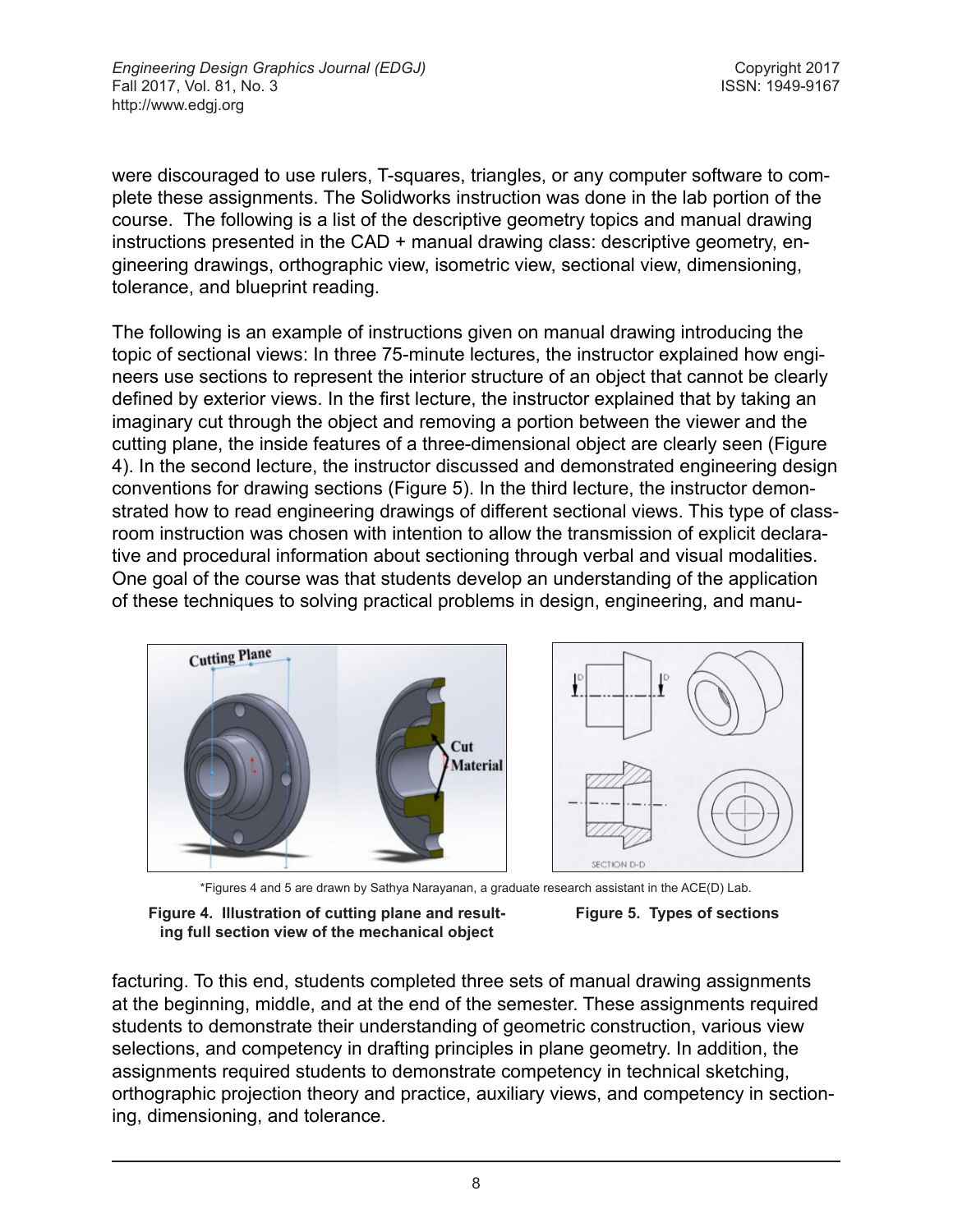The first set of activities comprised a booklet with 10 drawing problems, instructions of what to sketch and a description of the material composition of the object. Students completed the activity individually at the beginning of the semester.

The second set of drawing activities were performed in-class following an extensive lecture on drawing sectional views. For the second activity, each student received a booklet with 10 drawing problems, instructions of what to sketch and a description of the material of the part. Students completed the assignment individually at mid-semester.

The third set of drawing activities was also completed in-class. Each student received a booklet with five drawing problems, instructions, and a description of the material of the part. Students completed the assignment individually at the end of the semester. Some of the mechanical objects were present in the classroom. Students were encouraged to investigate and manipulate the objects. Examples from the students' assignments are presented in Figure 6. The drawing assignment problems were assigned from Kirstie Plantenberg's textbook — *Engineering Graphics Essentials* (Plantenberg, 2010). Throughout the semester, during lecture time, the instructor brought a variety of mechanical objects and students were invited to draw these objects. These artifacts were typical tools, mechanical part, and simple machines engineers would interact with throughout their daily practice. The materials of these objects varied from steel, to iron, or plastic; the manufacturing process of these objects also varied from casting, machining, to the use of additive manufacturing. Students were invited to do manual drawings including for example, different types of view — isometric, orthographic, sectional.



**Figure 6. Examples from students' freehand technical drawing assignment**

In both classes, students were encouraged to draw anytime and anywhere, and to submit their drawings to the instructor. However, the instructor received drawings only from students in the CAD + drawing instruction class. Examples of manual drawings that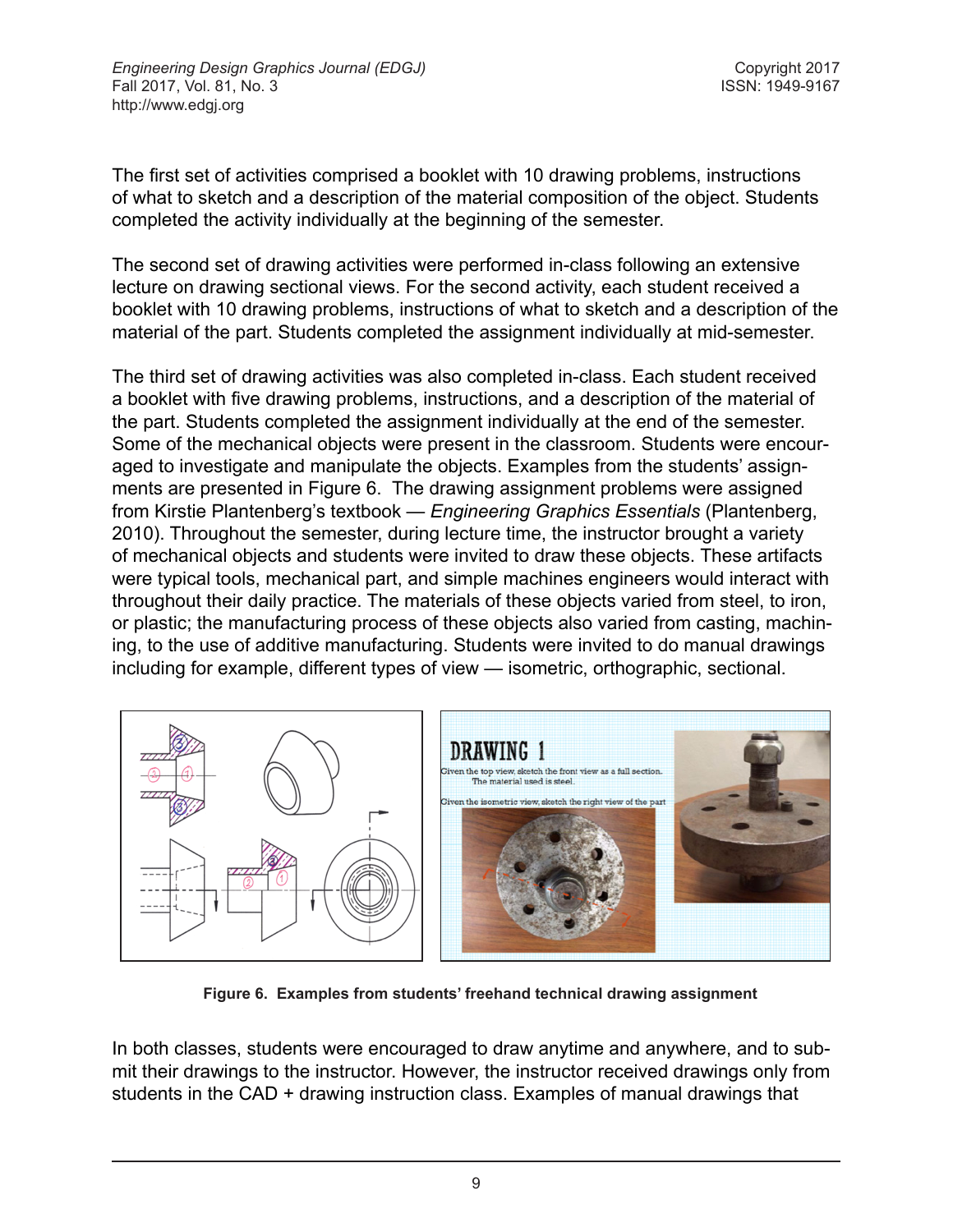student completed in their free time (out of the classroom) are provided below in Figure 7. Examples of students' sketches of their favorite objects are shown in Figure 8.



**Figure 7. Examples of students manual drawings from the CAD+drawing class**



**Figure 8. Examples of students drawings of their favorite objects from the CAD + drawing class**

On the first and last day of the course, in both semesters, students took spatial thinking tests.

### **Participants**

### *CAD instruction only (CAD only).*

One hundred and fifteen students (*N* =115, *M* = 94, *F*=21) enrolled in Aerospace and Mechanical Engineering in Spring 2014 received instruction on CAD.

# *CAD instruction and manual drawing (CAD + drawing instruction).*

One hundred and twenty-nine (*N* = 129, *M* =104, *F*=25) students enrolled in Aerospace and Mechanical Engineering in Spring 2015 received instruction in CAD and manual drawing.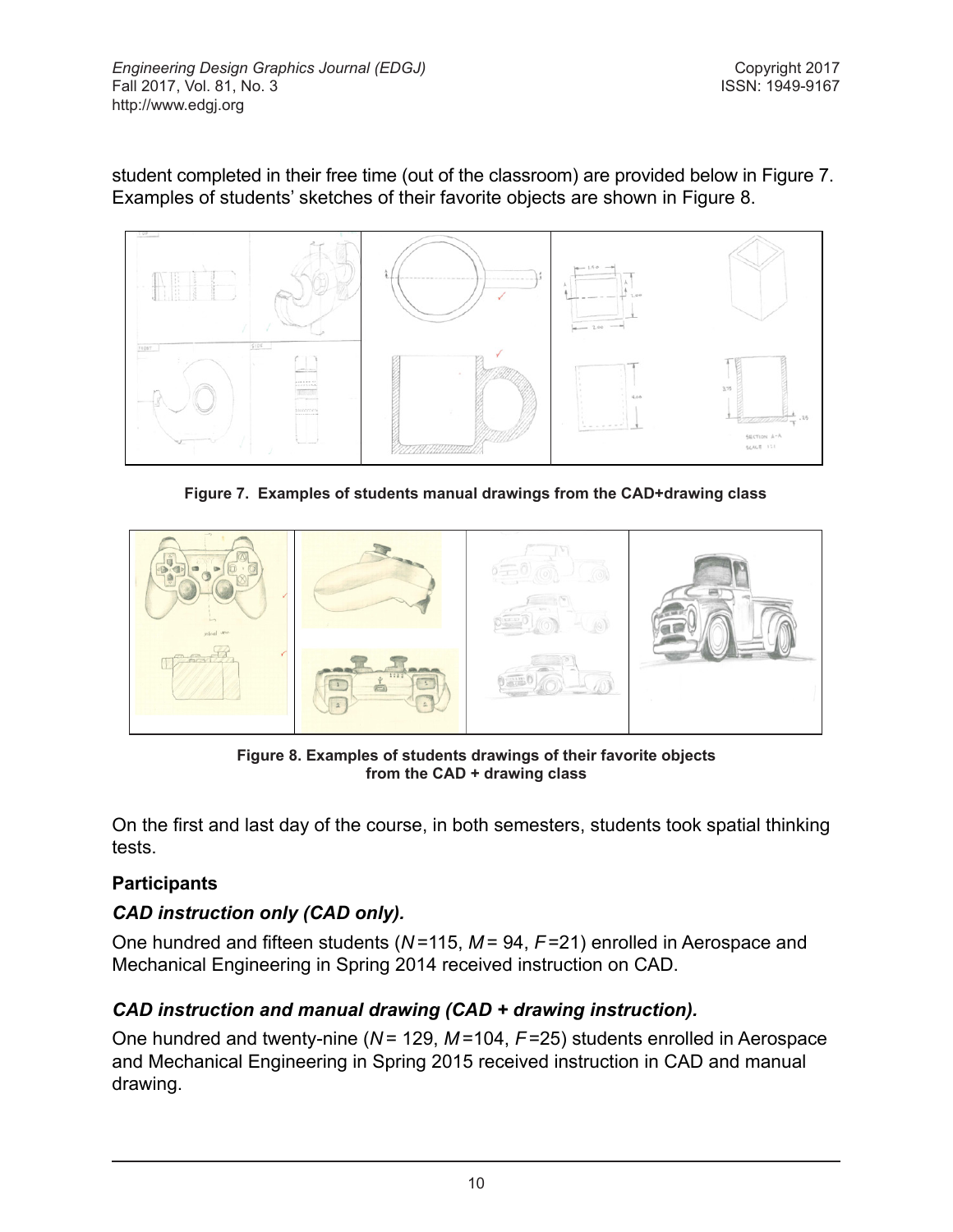#### **Measures**

#### *Purdue Spatial Visualization Test: Rotation.*

In both classes, students took the Purdue Spatial Visualization Test-Visualization of Rotations (PSVT:R) at the beginning and end of each semester. The PSVT:R consists of 30 questions that require participants to solve problems about developments, rotations, and isometric views (Guay, 1977). The pictorial views in the test are based on isometric drawing principles. Two views of an object (an initial view and a rotation of the same object) are presented to demonstrate a particular class of rotation. A second object, along with five rotated views, is displayed, beneath the first set of objects. The participant's task is to choose the rotated view in the second set of objects that has resulted from the same rotation as the shown in the given model.

### *Santa Barbara Solids Test (SBST).*

In the CAD + drawing class, students also completed the Santa Barbara Solids Test as a pre- and post-measure. The Santa Barbara Solids Test (SBST) (Cohen & Hegarty, 2012) is a 30-item multiple choice test, participants are asked to identify from four answers the two-dimensional shape that would result if the three-dimensional object were sliced at the indicated plane. The 30 test figures comprise three levels of geometric complexity. Simple figures are single geometric solids (a cone, cube, cylinder, three-sided prism, or four-sided pyramid). Joined figures are composed of two simple figures joined at their edges. Embedded figures are composed of one simple figure enmeshed inside of another. Half of the figures have cutting planes that are orthogonal (horizontal or vertical) to the figure's main vertical axis; the other half have cutting planes that are oblique to the main vertical axis. All the figures are oriented with their vertical axes perpendicular to an imagined horizontal tabletop.

#### **Results**

### *Pre-to-post PSVT:R (CAD only and CAD + drawing classes)*

Students in the CAD only group showed no significant changes in performance on the PSVT:R from pretest (*M* =.77, *SD* =.15) to posttest (*M* =.76, *SD* = .12). In contrast, in the CAD + drawing class there was a significant increase in PSVT:R performance from pre- (*M* =.74, *SD* = .19) to posttest (*M* =.81, *SD* =.16), *t*(71) = -2.42, *p* = .018.

### *Santa Barbara Solids Test (CAD + drawing class)*

Across genders, there were no significant differences in SBST performance from pre- (*M* =.75, *SD* = .21) to posttest (*M* =.78, *SD* = .71). However, for females only, there was a significant difference in pre- (*M* = .67, *SD* = .24) to post- (*M* =.73, *SD* = .23) SBST performance *t* (25) = .2.06, *p*<.05.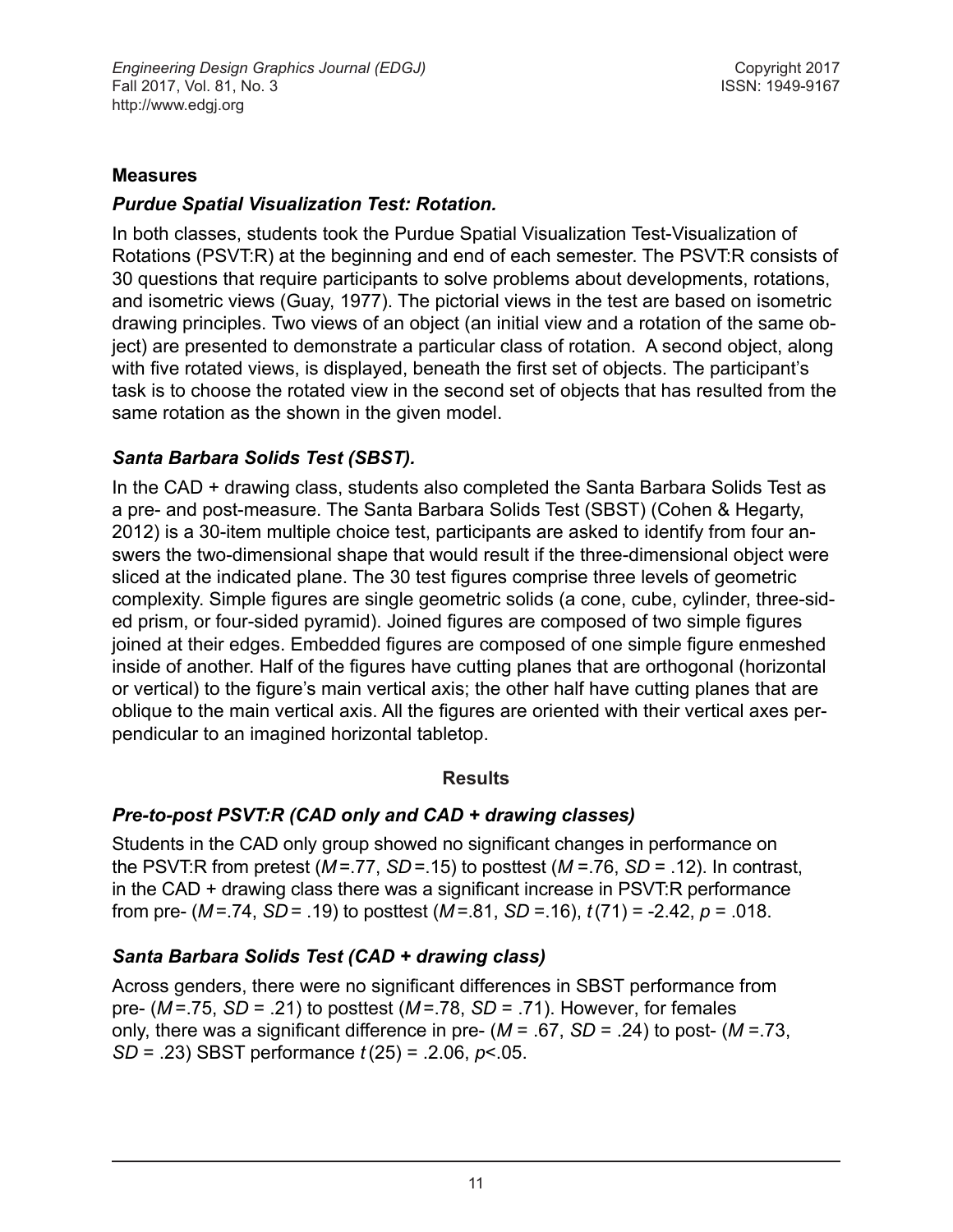### **Discussion**

Students in the CAD instruction + drawing class (Spring 2015) showed a significant improvement from pre-to-post PSVT:R while there was no such improvement in the students who received CAD instruction only. These results suggest that instruction in standard orthographic projection and descriptive geometry alongside a traditional CAD instruction in an Engineering Graphics Design course can improve engineering students' spatial thinking.

While there were no significant pre-to-post improvements overall on the SBST, female students only in the CAD + drawing class significantly improved their pre-to-post instruction performance on the SBST.

One plausible alternative explanation for this significant difference is that the SBST test explicitly shows the cutting plane while in the PSVT:R, participants need to mentally place that plane. Considering that all students were instructed on sectional views and engaged in several sectional view drawing assignments with the plane shown (not imagining it), it helped particularly female students (as research shows that female students in general follow instruction more than their male classmates). This claim was supported by the results of the drawing assignments performance - female students' drawing scores were higher than male students' drawing scores as the instruction progressed through the semester.

Another consideration is that stimuli used in the PSVT:R are more geometrically complex than those used in the SBST. A third, and important difference between the two measures is that identifying a cross section, as represented in the SBST, is a multi-step process. Steps: encoding the stimulus, mentally slicing the figure, dispensing mentally with the unneeded (cut-away) part, either then changing one's view perspective, or mentally rotating the object (Cohen & Hegarty, 2012).

One plausible explanation or another, the above results suggest that supplemental instruction in descriptive geometry and manual drawing may be particularly advantageous for females.

The case study participants who received instruction in manual drawing and descriptive geometry were Aerospace and Mechanical Engineering major students. Given the requirements for spatial reasoning in engineering education and practice, it is likely that students in a variety of disciplines (e.g., mechanical, plastics, industrial, piping, aerospace, marine, civil, and structural engineering) would benefit from such training.

A future research goal is to run a more controlled study to confirm the findings of this case study. Additional investigations could examine the relative benefits of instruction for females vs. males. Further studies are planned to investigate how to best integrate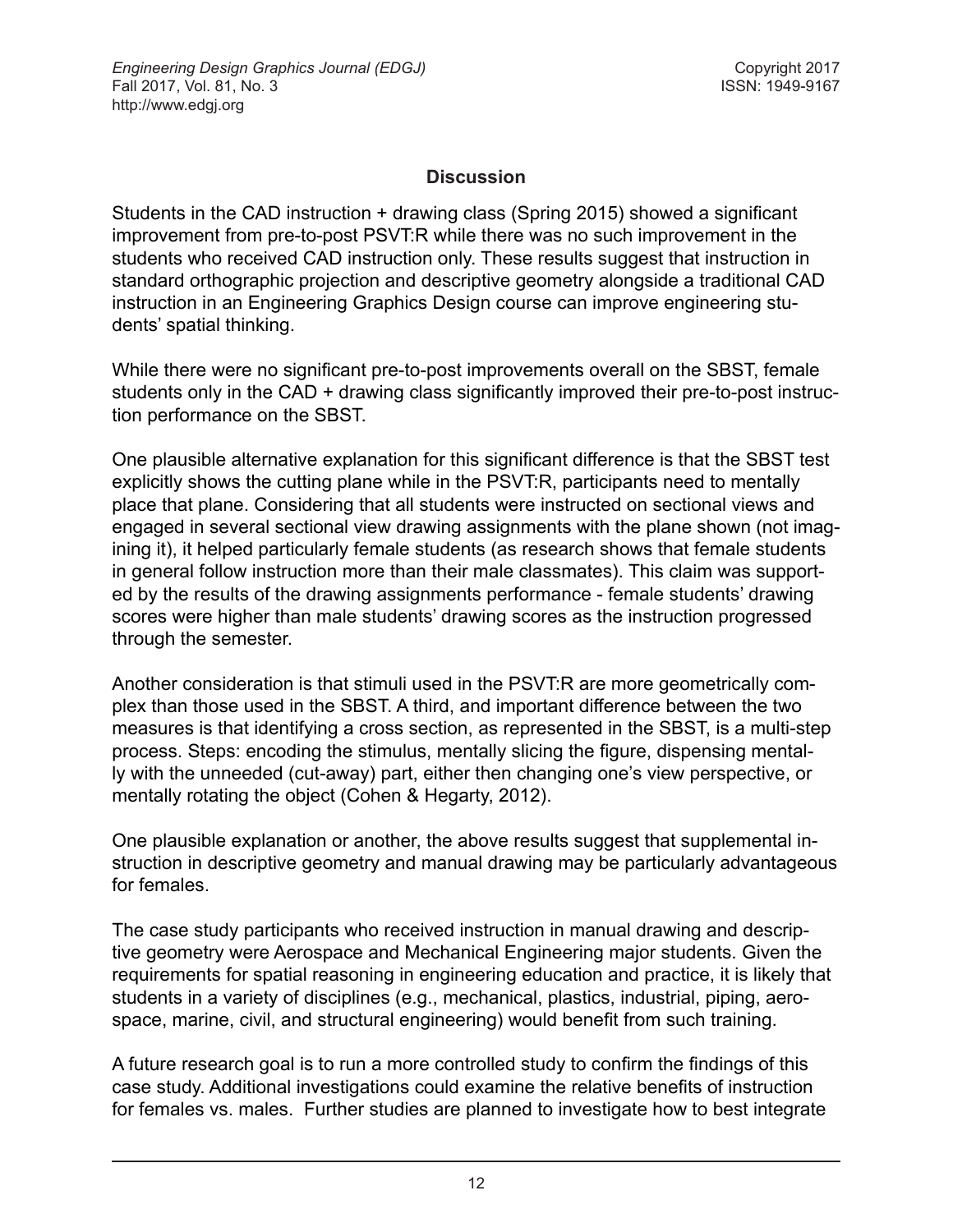spatial visualization training exercises into engineering instruction. To support this effort, the author is developing novel drawing problems and a spatial visualization training protocol that incorporates the structural complexity inherent in real mechanical objects. A long-term goal is to apply these drawing activities through the engineering and STEM curriculum.

As manual drawing has been replaced by CAD, many engineering educators believe that descriptive geometry is an obsolete part of the curriculum. However, a review of the recent literature shows that individuals with expertise in descriptive geometry can make extended use of CAD programs as the communication is usually based on views only. Complex and sophisticated modeling programs require a knowledge of the geometric properties of objects to create shapes, machines, and to understand their relations in space. It will take a long time for an inexperienced designer to become an expert only by using CAD to the exclusion of traditional tools - instruction on manual drawing, including blueprint reading, dimensioning, and tolerance compliments students understanding of complex engineering drawings.

Instruction in descriptive geometry enhances the ability to comprehend spatial objects from given plane views. Further, training in descriptive geometry teaches students how to abstract the geometric properties of a variety of geometric shapes. Exposure to multiple views of and projections of geometric objects enables students to more easily imagine the essential properties of novel spatial structures.

#### **Conclusion**

In conclusion, the author recommends that descriptive geometry and manual drawings be included in the undergraduate engineering curriculum, especially where learning CAD programs is the only engineering design graphics instruction undergraduate students receive through their four years of college education. Learning descriptive geometry and manual drawing will not only help students connect hand and mind, but will also contribute to the development of engineers who can connect the dots and understand the relationships between finished drawings and geometric principles. The future of design and manufacturing is 3D solid modeling — graduating engineering students who understand these principles and concepts should be critically important for both educators and industries.

#### **References**

- Adanez, G., & Velasco, D. A. (2004). Training visualization ability by technical drawing. *Journal for Geometry and Graphics*, 8(1), 107-115.
- Ault, H. & John, S. (2010). Assessing and enhancing visualization skills of engineering students in Africa: A comprehensive study. *Engineering Design Graphics Journal*, 74(2), 12-20.
- Barr, E., Juricic, D., Krueger, T., Wall, L., & Wood, H. (1998). The Freshman Engineering Design Graphics Course at the University of Texas at Austin. *Journal for Geometry and Graphics*, 2, 169 – 180.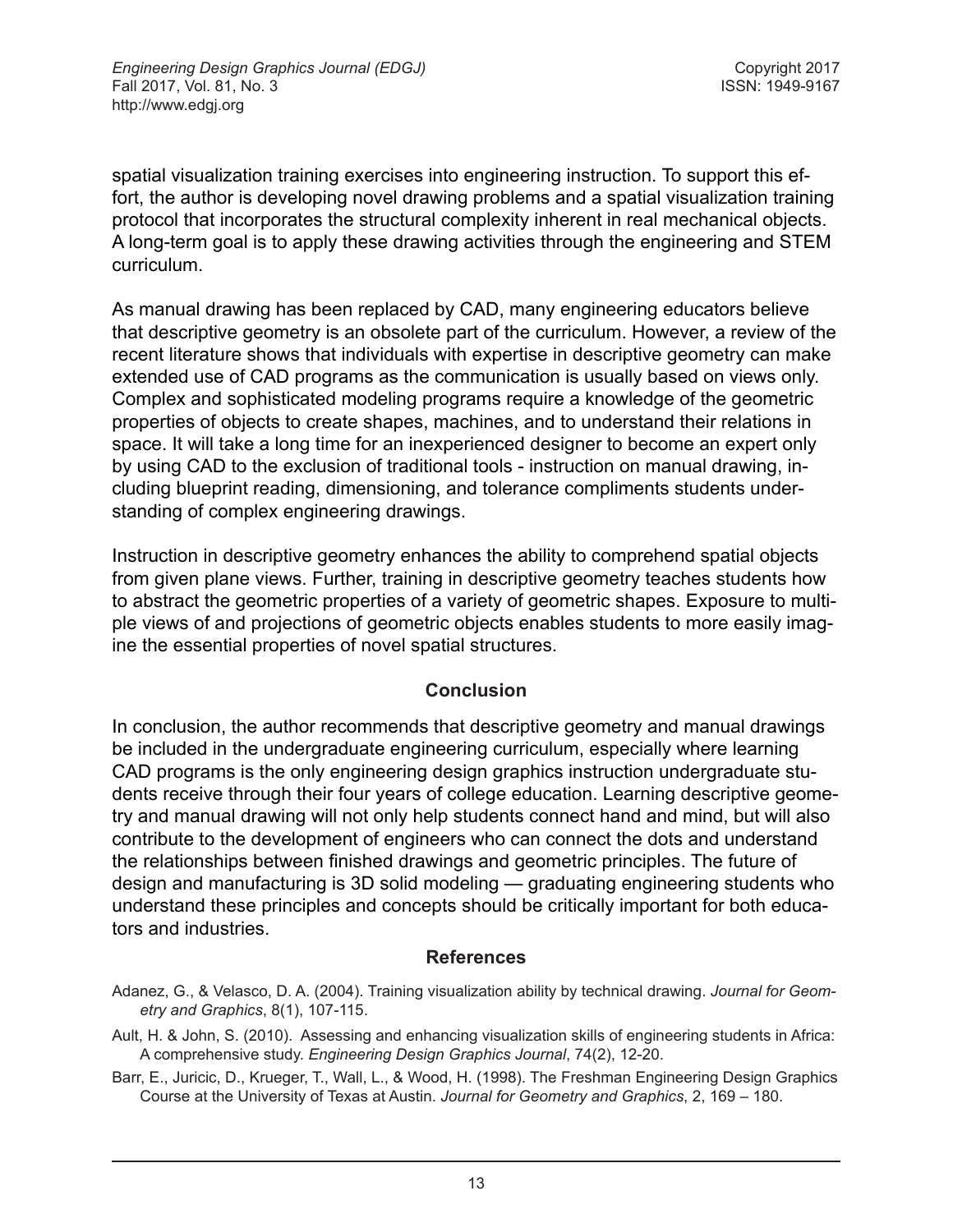- Bergvall, V. L., Sorby, S. A., & Worthen, J. B. (1994). Thawing the freezing climate for women in engineering education: Views from both sides of the desk. J*ournal of Women and Minorities in Science and Engineering*, 1, 323–346.
- Bertoline, G., Wiebe, E., Miller, C., & Nasman, L. (1995). *Engineering Graphics Communication*. R.D. Irwin Inc.
- Booth J.W., Taborda E. A., Ramani, K., & Reid, T. (2016). Interventions for teaching sketching skills and reducing inhibition for novice engineering designers *Design Studies*, 43, 1-23.
- Brus, C.P. & Boyle, L.N. (2009). EnViSIONS at the University of Iowa. *Proceedings from the 2009 ASEE Engineering Design Graphics Division 63rd Midyear Conference*. Berkeley, CA.
- Bussey, J.M., Dormody, T. J., & VanLeeuwen, D. M. (2000). Some factors predicting the adoption of technology education in New Mexico public schools. *Journal of Technology Education*, 12(1), 4-17.
- Chester, I. (2004). Teaching CAD: A Snap or Are We Missing the point? In Middleton, H. Pavlova, M. & Roebuck, D., Learning for Innovation in Technology Education. P*roceedings from the 3rd Biennial International Conference on Technology Education*. Gold Coast, Australia.
- Cohen, C. A., & Hegarty, M. (2012). Inferring cross sections of 3D objects: A new spatial thinking test. Learning and *Individual Differences*, 22(6), 868-874.
- Connolly, P.E. (2009). Spatial ability improvement and curriculum content. *Engineering Design Graphics Journal*, 73(1), 1–5.
- Contero, M., Naya, F., Company, P., & Saorín, J. L. (2006). Learning support tools for developing spatial abilities in engineering design. *International Journal of Engineering Education*, 22(3), 470–77.
- Duff J. M., & Kellis H. B. (2009). EnViSIONS at Red Mountain High School. *Proceedings from the 63rd Annual ASEE/EDGD Mid-Year Conference*.
- Earle, J. (1983). *Engineering Design Graphics*. (4th ed.). Reading, Massachusetts: Addison-Wesley Publishing Company.
- Field, B.W. (2007). Visualization, intuition, and mathematics metrics as predictors of undergraduate engineering design performance. *Journal of Mechanical Desig*n, 129(7), 735– 743.
- Field, D. (2004). Education and training for CAD in the auto-industry. *Computer-Aided Design*, 36, 1431– 1437.
- Guay, R. B. (1977). *Purdue Spatial Visualization Test: Rotations*. West Lafayette, IN: Purdue Research Foundation.
- Guggenheim, S. (1981). Results of an industry/university survey on machine system design education. *Journal of Mechanical Design*, 103(4), 687-695 doi:10.1115/1.3254973
- Hake, R. (2002). Relationship of Individual Student Normalized Learning Gains in Mechanics with Gender, High-School Physics, and Pretest Scores on Mathematics and Spatial Visualization. *Proceedings of Physics Education Research Conference*. Boise, Idaho.
- Hamilton, C.J. (1995). Beyond sex differences in visuo-spatial processing: The impact of gender trait possession. British *Journal of Psycholog*y, 86(1), 1-20.
- Hamlin, A.J., Veurink, N.I., & Sorby, S.A. (2008). Impact of spatial visualization topic order on student performance and attitudes. *Proceedings from the 2008 American Society for Engineering Education Annual Conference and Meeting*. Pittsburg, PA.
- Hill, C., Corbett, C., & St. Rose, A. (2010). *Why so few? Women in science, engineering technology and mathematics*. Washington, DC: AAUW.
- Howard, W., & Musto, J. 2013, *Introduction to Solid Modeling Using SolidWorks 2013*. (2nd Ed.). New York: McGraw-Hill.
- Hsi, S., Linn, M. C., & Bell, J. E. (1997). The role of spatial reasoning in engineering and the design of spatial instruction. *Journal of Engineering Education*, 86(2), 151–58.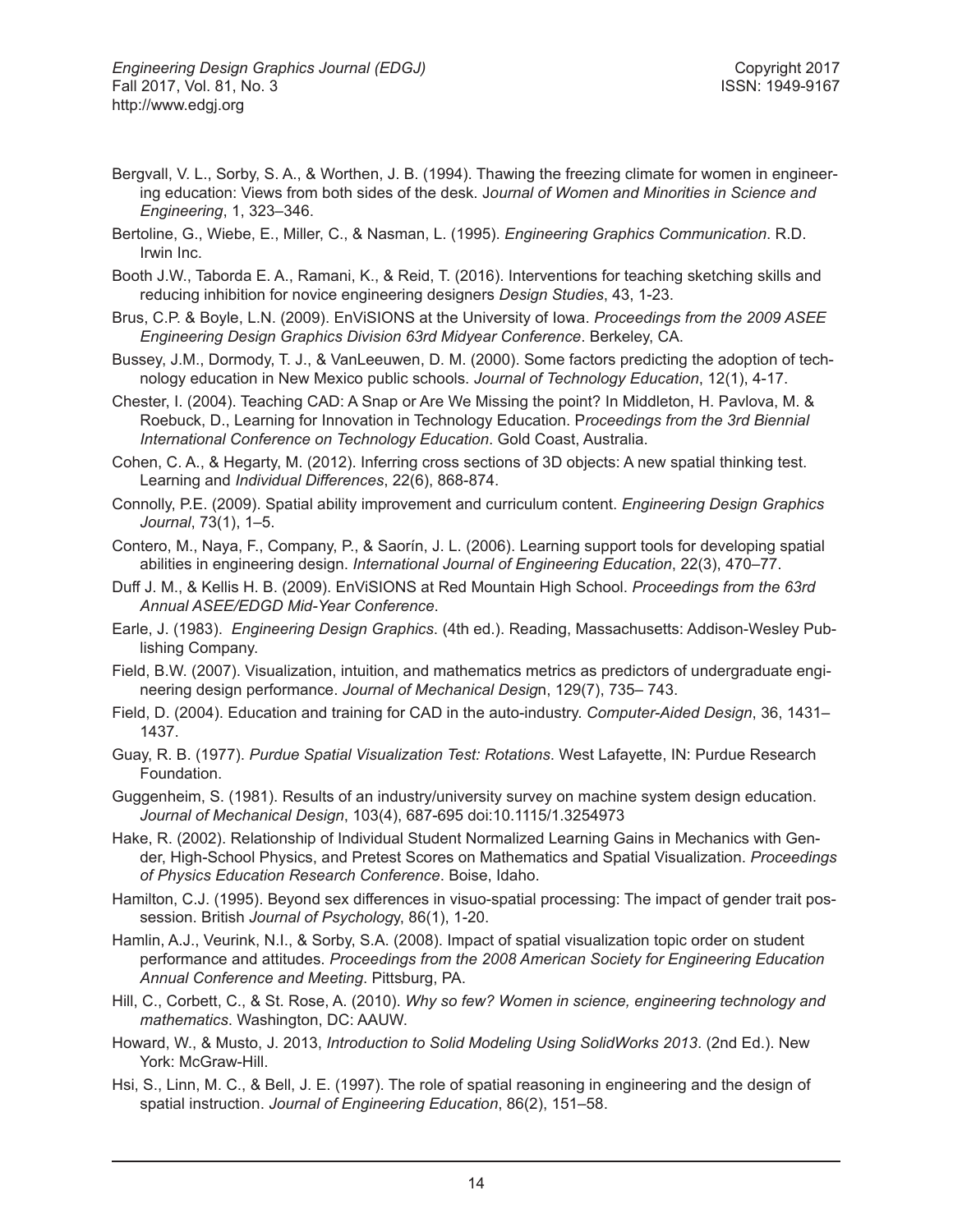- Humphreys, L. G., Lubinski, D., & Yao, G. (2003). Utility of predicting group membership and the role of spatial visualization in becoming an engineer, physical scientist, or artist. *Journal of Applied Psychology*, 78(2), 250–261.
- Immekus, J. C., & Maller, S. J. (2010). Factor structure invariance of the Kaufman Adolescent and Adult Intelligence Test across male and female samples. *Educational and Psychological Measurement*, 70, 91–104.
- Klix, W. D. (2001). *Konstruktive Geometrie, darstellend und analytisch*. Fachbuchverlag, Leipzig.
- Knott, T. & Kampe, J. (2009). EnViSIONS at Virginia Tech. Proceedings of the 63rd Annual ASEE/EDGD Mid-Year Conference.
- Kosse, V. & Sanadeera, W. (2011). Innovative approaches to teaching engineering drawing at tertiary institutions. *International Journal of Mechanical Engineering Education*, 39 (4), 323-333.
- Leopold, C., Gorska, R., & Sorby, S. (2001). International experiences in developing the spatial visualization abilities of engineering students. *Journal for Geometry and Graphics*, 5(1), 81– 91.
- Levine, S. C., Vasilyeva, M., Lourenco, S. F., Newcombe, N. S., & Huttenlocher, J. (2005). Socioeconomic status modifies the sex difference in spatial skill. *Psychological Science*, 16(11), 841–845.
- Linsey, J. S., Clauss, E. F., Kurtoglu, T., Murphy, J. T., Wood, K. L., & Markman, A. B. (2011). An experimental study of group idea generation techniques: Understanding the roles of idea representation and viewing methods. *Journal of Mechanical Design*, 133, 031008.
- Livshits, V., & Sandler, B. (1999). Upstairs/downstairs in technical education: The unsettling effects of computerization. *International Journal of Technology and Design Education*, 9(1), 73-84.
- Manning, K. S., & Hampshire, J. (2011). Work in progress—Technical freehand sketching. *Proceedings from: The Frontiers in Education Conference* (FIE), IEEE.
- Martín-Dorta, N., Saorín, S. J., & Contero, M. (2008). Development of a fast remedial course to improve the spatial abilities of engineering students. *Journal of Engineering Education*, 97(4), 505–513.
- Masters, M. S., & Sanders, B. (1993). Is the gender difference in mental rotation disappearing? *Behavior Genetics*, 23(4), 337–341.
- McCardle, J. (2002). Back to the Drawing Board. *The Journal of Design and Technology Education*, 7(2), 123-132.
- McGee, M. G. (1979). Human spatial abilities: Psychometric studies and environmental, genetic, hormonal, and neurological influences. *Psychological Bulletin*, 86, 889–918.
- McLaren, S.V. (2008). Exploring perceptions and attitudes towards teaching and learning manual technical drawing in a digital age. *International Journal of Technology and Design Education*, 18(20), 167- 188.
- Miller, C. L., & Bertoline, G. R. (1991). Spatial visualization research and theories: Their importance in the development of an engineering and technical design graphics curriculum model. *Engineering Design Graphics Journal*, 55(3), 5–14.
- Moe, A. (2009). Are males always better than females in mental rotation? Exploring a gender belief explanation. *Learning and Individual Differences*, 19(1), 21–27.
- Olkun, S. (2003). Making connections: Improving spatial abilities with engineering drawing activities. I*nternational Journal of Mathematics Teaching and Learning* 3(1), 1-10.
- Pedrosa, C., Barbero, B., & Miguel, A. (2014). Spatial visualization learning in engineering: Traditional methods vs. a web-based tool. *Journal of Educational Technology & Society*, 17(2), 142-157.
- Peters, M., Chisholm, P., & Laeng, B. (1994). Spatial ability, student gender, and academic performance. *Journal of Engineering Educatio*n, 83(1), 1–5.
- Plantenberg, K. (2010). *Engineering Graphics Essentials*. (4th Ed.). Schroff Development Corporation.